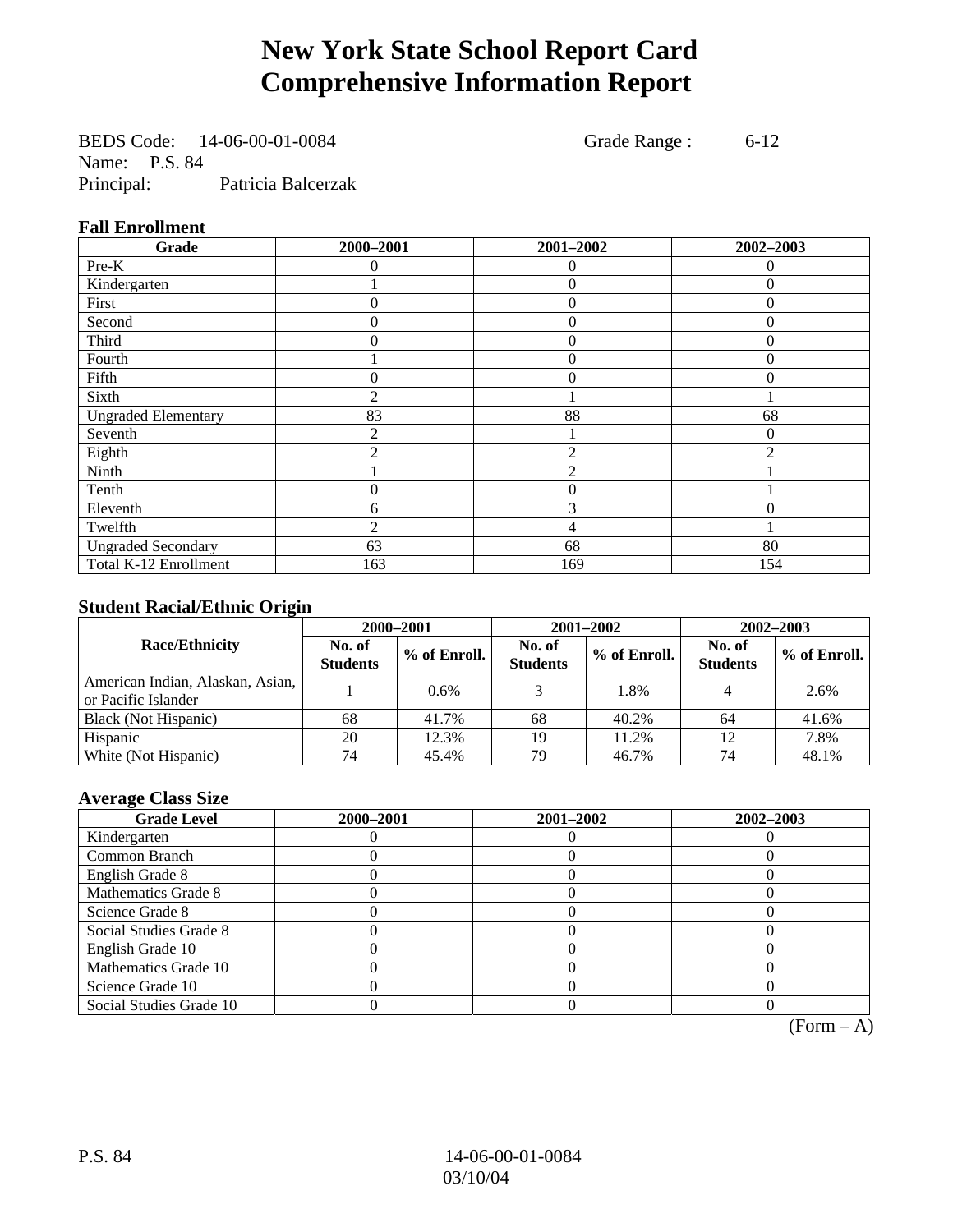### **District Need to Resource Capacity Category**

| <b>N/RC</b> Category | <b>Description</b>                                                                                                                                                                  |
|----------------------|-------------------------------------------------------------------------------------------------------------------------------------------------------------------------------------|
|                      | This is one of the large city school districts; Buffalo, Rochester,<br>Syracuse, or Yonkers. All these districts have high student needs<br>relative to district resource capacity. |

#### **Similar School Group and Description**

| <b>Similar School Group</b> | <b>Description</b>                                                                                                                                                                                                          |
|-----------------------------|-----------------------------------------------------------------------------------------------------------------------------------------------------------------------------------------------------------------------------|
| 41                          | All schools in this group are secondary level schools in large cities<br>other than New York City. The schools in this group are in the<br>middle range of student needs for secondary level schools in these<br>districts. |

All schools within the same N/RC category are divided into three similar school groups defined by the percentage of students in the school who are eligible for the free-lunch program and/or who are limited English proficient (also known as English language learners).

#### **Student Demographics Used To Determine Similar Schools Group**

| o                                 | 2000-2001 |         |       | $2001 - 2002$ | 2002-2003 |         |
|-----------------------------------|-----------|---------|-------|---------------|-----------|---------|
|                                   | Count     | Percent | Count | Percent       | Count     | Percent |
| <b>Limited English Proficient</b> |           | 3.7%    |       | 5.3%          |           | 3.3%    |
| <b>Eligible for Free Lunch</b>    |           | 0.0%    |       | $0.0\%$       |           | $0.0\%$ |

#### **Attendance and Suspension**

|                               | 1999-2000       |         | 2000-2001       |         | $2001 - 2002$   |         |
|-------------------------------|-----------------|---------|-----------------|---------|-----------------|---------|
|                               | No. of          | $%$ of  | No. of          | $%$ of  | No. of          | $%$ of  |
|                               | <b>Students</b> | Enroll. | <b>Students</b> | Enroll. | <b>Students</b> | Enroll. |
| <b>Annual Attendance Rate</b> |                 | 86.1%   |                 | 88.0%   |                 | 89.3%   |
| <b>Student Suspensions</b>    |                 | 0.6%    |                 | 1.2%    |                 | 2.4%    |

## **Student Socioeconomic and Stability Indicators**

### **(Percent of Enrollment)**

|                          | 2000-2001 | 2001–2002 | 2002-2003 |
|--------------------------|-----------|-----------|-----------|
| <b>Reduced Lunch</b>     | 0.0%      | $0.0\%$   | $0.0\%$   |
| <b>Public Assistance</b> | 61-70%    | 61-70%    | 61-70%    |
| <b>Student Stability</b> | NA        | NA        | NA        |

#### **Staff Counts**

| <b>Staff</b>                          | 2002-2003 |
|---------------------------------------|-----------|
| <b>Total Teachers</b>                 | 36        |
| <b>Total Other Professional Staff</b> |           |
| <b>Total Paraprofessionals</b>        | NΑ        |
| Teaching Out of Certification*        | NΑ        |
| Teachers with Temporary Licenses      | NΑ        |

\*Teaching out of certification more than on an incidental basis. Teachers with temporary licenses are also counted as teaching out of certification.

 $(Form - B)$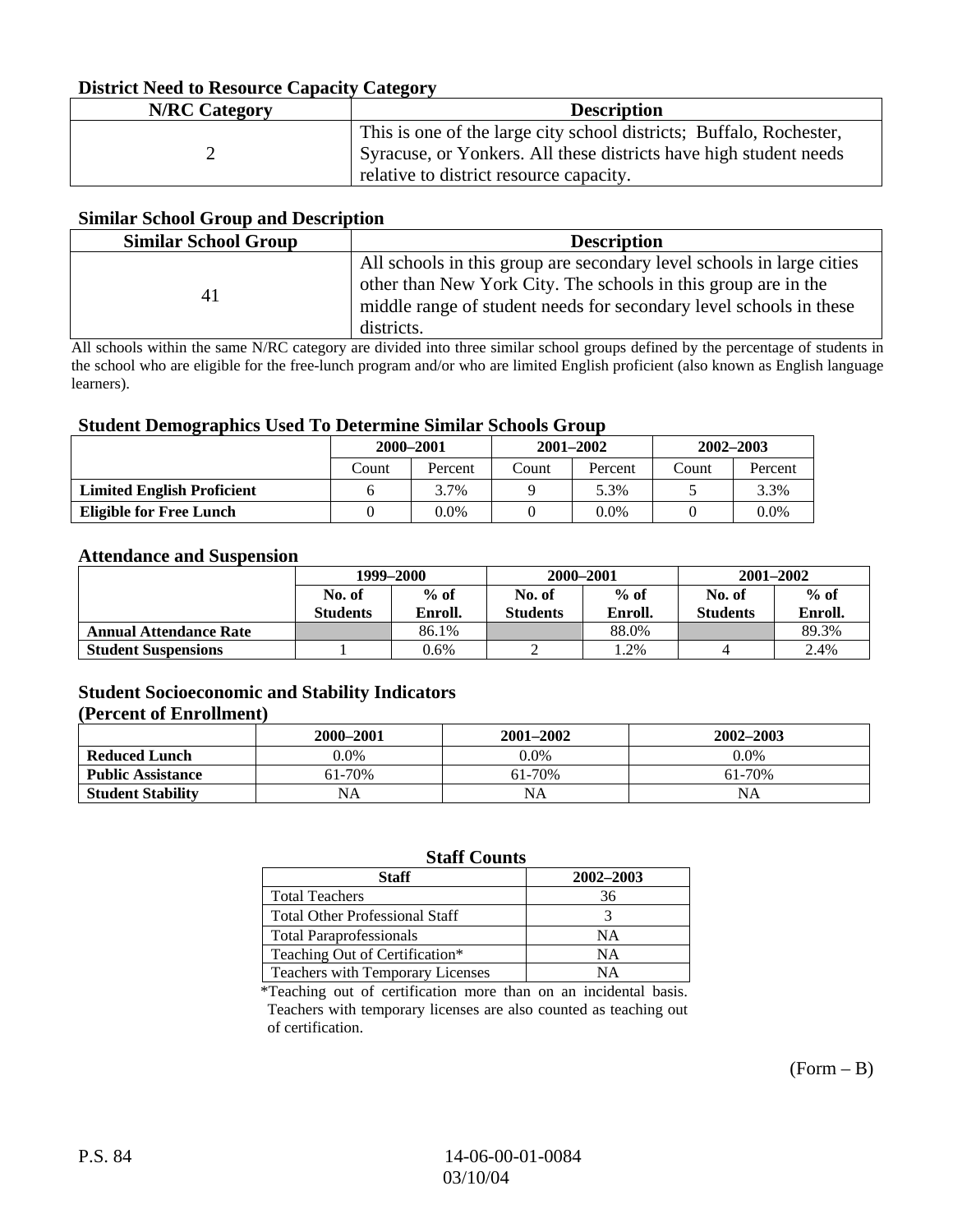# **High School Graduates and Noncompleters**

| ніді эспол этайнакі патінід кеденія вірюшая |                       |                                   |                                                    |                       |                                   |                                                    |                       |                                   |                                                    |  |
|---------------------------------------------|-----------------------|-----------------------------------|----------------------------------------------------|-----------------------|-----------------------------------|----------------------------------------------------|-----------------------|-----------------------------------|----------------------------------------------------|--|
|                                             | 2000-2001             |                                   |                                                    |                       | 2001-2002                         |                                                    |                       | 2002-2003                         |                                                    |  |
|                                             | <b>Total</b><br>Grads | <b>Regents</b><br><b>Diplomas</b> | $\frac{0}{0}$<br><b>Regents</b><br><b>Diplomas</b> | <b>Total</b><br>Grads | <b>Regents</b><br><b>Diplomas</b> | $\frac{6}{6}$<br><b>Regents</b><br><b>Diplomas</b> | <b>Total</b><br>Grads | <b>Regents</b><br><b>Diplomas</b> | $\frac{0}{0}$<br><b>Regents</b><br><b>Diplomas</b> |  |
| General<br>Education                        | 2                     |                                   | 0%                                                 | 6                     |                                   | 0%                                                 |                       |                                   | 100%                                               |  |
| Students with<br><b>Disabilities</b>        |                       |                                   | 0%                                                 | 0                     | $\theta$                          | 0%                                                 | $\theta$              |                                   | 0%                                                 |  |
| All Students                                | ◠                     |                                   | 0%                                                 | 6                     |                                   | 0%                                                 |                       |                                   | 100%                                               |  |

### **High School Graduates Earning Regents Diplomas\***

\*Only students awarded local diplomas (including local diplomas with Regents endorsements) are counted as high school graduates. Because of a change in data collection procedures during the 2001–2002 school year, diploma counts and percentage of graduates earning Regents diplomas are not necessarily comparable between years. Data for the 2000-2001 school year include January, June and August 2001 graduates; data for the 2001-2002 school year include January and June 2002 graduates; data for the 2002–2003 school year include August 2002 and January and June 2003 graduates.

#### **Distribution of 2002–2003 Graduates (All Students)**

|               | To 4-vear<br>College | To 2-vear<br>College | <b>To Other Post-</b><br><b>Secondary</b> | <b>To the Military</b> | <b>Employment</b> | Other |
|---------------|----------------------|----------------------|-------------------------------------------|------------------------|-------------------|-------|
| <b>Number</b> |                      |                      |                                           |                        |                   |       |
| Percent       | 0%                   | 100%                 | 0%                                        | 0%                     | 0%                | 0%    |

#### **Number of High School Completers with Disabilities in 2002–2003**

| Graduates*<br>(a) | <b>Regents</b><br><b>Diplomas</b><br>b) | <b>IEP Diplomas</b><br>or Certificates<br>$\mathbf{c}$ | All 2002-2003<br><b>Completers</b><br>$(a+c)$ |
|-------------------|-----------------------------------------|--------------------------------------------------------|-----------------------------------------------|
|                   |                                         |                                                        |                                               |
|                   |                                         |                                                        |                                               |

\*Local Diplomas (including local diplomas with Regents endorsements)

#### **High School Noncompletion Rates**

|                     |                            | 2000-2001       |         | 2001-2002       |         | 2002-2003       |         |
|---------------------|----------------------------|-----------------|---------|-----------------|---------|-----------------|---------|
|                     |                            | No. of          | $%$ of  | No. of          | $%$ of  | No. of          | $%$ of  |
|                     |                            | <b>Students</b> | Enroll. | <b>Students</b> | Enroll. | <b>Students</b> | Enroll. |
| <b>General-</b>     | Dropped Out                |                 |         | $\theta$        |         | $\theta$        |         |
| <b>Education</b>    | Entered GED Program*       |                 |         | $\theta$        |         | $\Omega$        |         |
| <b>Students</b>     | <b>Total Noncompleters</b> |                 |         |                 |         | 0               |         |
| <b>Students</b>     | Dropped Out                |                 |         | 0               |         |                 |         |
| with                | Entered GED Program*       |                 |         |                 |         |                 |         |
| <b>Disabilities</b> | <b>Total Noncompleters</b> |                 |         | $\Omega$        |         | $\mathfrak{D}$  |         |
| All                 | Dropped Out                | $\Omega$        | $0.0\%$ |                 | $0.0\%$ |                 | 2.0%    |
| <b>Students</b>     | Entered GED Program*       |                 | $0.0\%$ |                 | $0.0\%$ |                 | 2.0%    |
|                     | <b>Total Noncompleters</b> | $\Omega$        | $0.0\%$ | 0               | $0.0\%$ | ◠               | 3.9%    |

\*The number and percentage of students who left K-12, diploma-bound systems and entered an alternative program leading to a high school equivalency diploma.

 $(Form - C)$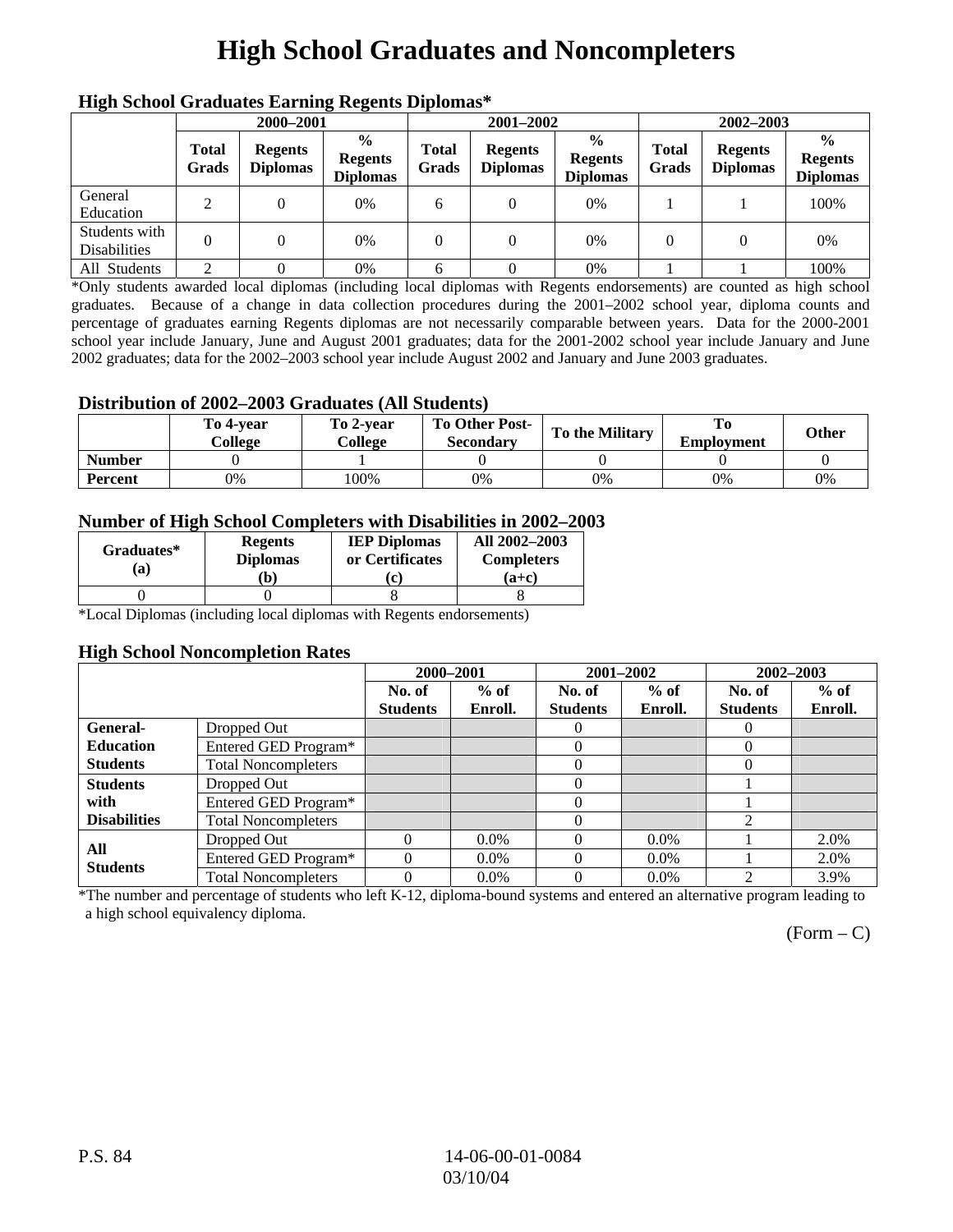# **Career Development and Occupational Studies (CDOS)**

## **Percentage of Students Documenting Self- and Career-Awareness Information and Career Exploration Activities, K–3**

| <b>Grades</b> | 2000-01 | $2001 - 02$ | $2002 - 03$ |
|---------------|---------|-------------|-------------|
| K–1           |         | $0\%$       | $0\%$       |
|               |         | $0\%$       | $0\%$       |

## **Students Developing a Career Plan, 4–12**

| <b>Grades</b>                                                                                  |                                                                                                                                             | $2000 - 01$ | $2001 - 02$ | $2002 - 03$ |
|------------------------------------------------------------------------------------------------|---------------------------------------------------------------------------------------------------------------------------------------------|-------------|-------------|-------------|
|                                                                                                | Number of General-Education Students                                                                                                        |             | 0           | $\theta$    |
|                                                                                                | Number of Students with Disabilities                                                                                                        |             | 0           | $\Omega$    |
|                                                                                                | Number of All Students                                                                                                                      |             | 0           | $\Omega$    |
| $4 - 5$<br>Percent of Enrollment<br>$6 - 8$<br>Number of All Students<br>Percent of Enrollment |                                                                                                                                             |             | $0\%$       | 0%          |
|                                                                                                | Number of General-Education Students                                                                                                        |             | 0           | $\Omega$    |
|                                                                                                | Number of Students with Disabilities                                                                                                        |             | $\Omega$    | 3           |
|                                                                                                |                                                                                                                                             |             | $\theta$    | 3           |
|                                                                                                | Number of General-Education Students<br>Number of Students with Disabilities<br>$9 - 12$<br>Number of All Students<br>Percent of Enrollment |             | $0\%$       | 3%          |
|                                                                                                |                                                                                                                                             |             | 0           | $\Omega$    |
|                                                                                                |                                                                                                                                             |             | 0           | $\Omega$    |
|                                                                                                |                                                                                                                                             |             | $\Omega$    | $\Omega$    |
|                                                                                                |                                                                                                                                             |             | $0\%$       | 0%          |

# **Second Language Proficiency Examinations**

### **General-Education Students**

| <b>Test</b> | 2000-2001         |           |            | 2001–2002 | 2002-2003         |           |  |
|-------------|-------------------|-----------|------------|-----------|-------------------|-----------|--|
|             | <b>No. Tested</b> | % Passing | No. Tested | % Passing | <b>No. Tested</b> | % Passing |  |
| French      |                   | 0%        |            | $0\%$     |                   | 0%        |  |
| German      |                   | 0%        |            | 0%        |                   | 0%        |  |
| Italian     |                   | 0%        |            | 0%        |                   | 0%        |  |
| Latin       |                   | 0%        |            | 0%        |                   | 0%        |  |
| Spanish     |                   | 0%        |            | 0%        |                   | 0%        |  |

#### **Students with Disabilities**

| <b>Test</b> | 2000-2001         |           |            | 2001-2002 | 2002-2003         |           |  |
|-------------|-------------------|-----------|------------|-----------|-------------------|-----------|--|
|             | <b>No. Tested</b> | % Passing | No. Tested | % Passing | <b>No. Tested</b> | % Passing |  |
| French      |                   | 0%        |            | $0\%$     |                   | 0%        |  |
| German      |                   | 0%        |            | 0%        |                   | 0%        |  |
| Italian     |                   | 0%        |            | 0%        |                   | 0%        |  |
| Latin       |                   | 0%        |            | $0\%$     |                   | 0%        |  |
| Spanish     |                   | 0%        |            | 0%        |                   | 0%        |  |

 <sup>(</sup>Form-D)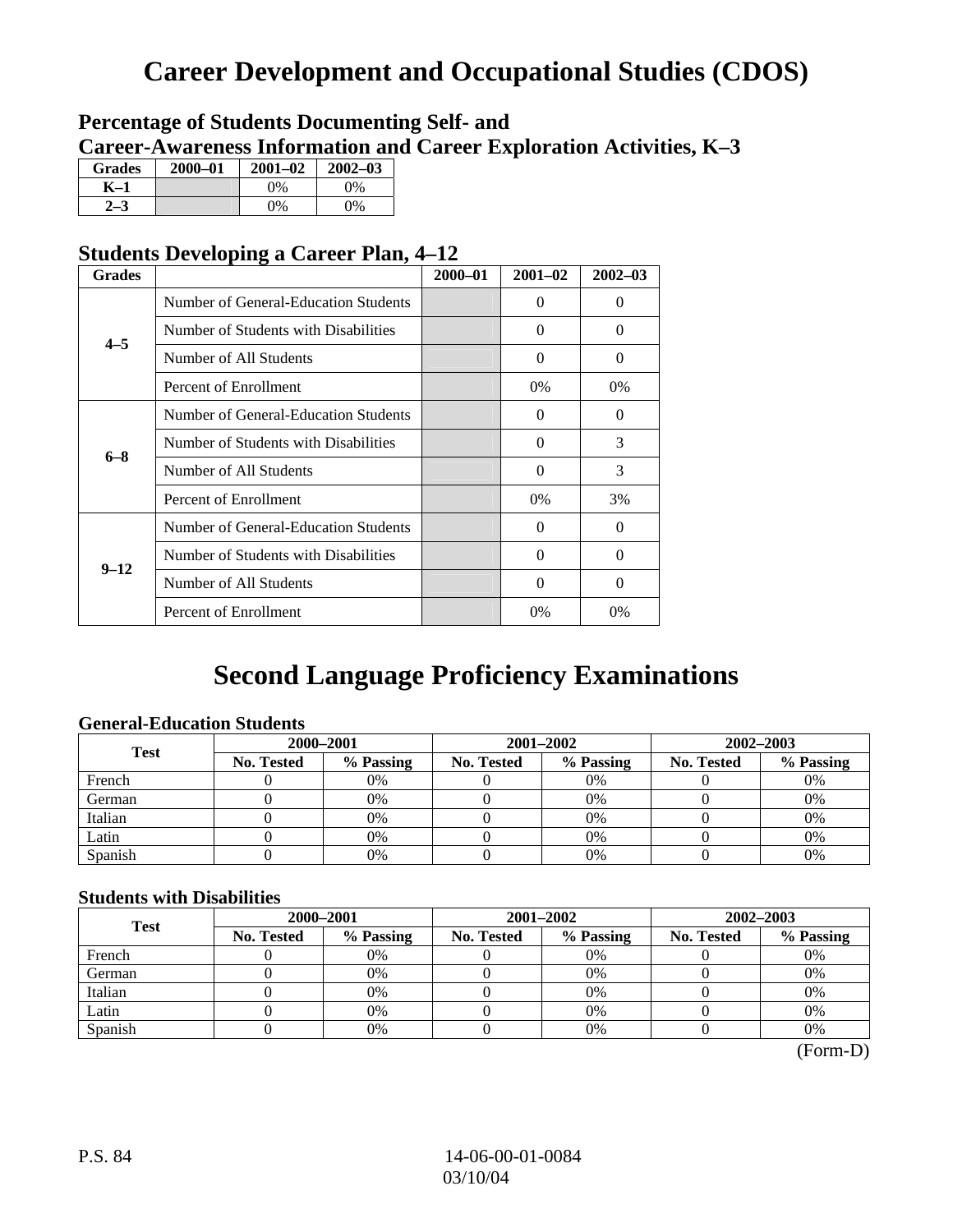# **Regents Examinations**

|                                                            |                 | <b>All Students</b>                          |                           |                  | <b>Students with Disabilities</b> |                           |
|------------------------------------------------------------|-----------------|----------------------------------------------|---------------------------|------------------|-----------------------------------|---------------------------|
|                                                            | 2001            | 2002                                         | 2003                      | 2001             | 2002                              | 2003                      |
|                                                            |                 | <b>Comprehensive English</b>                 |                           |                  |                                   |                           |
| Number Tested                                              | 7               | $\overline{c}$                               | $\overline{4}$            | $\Omega$         | $\mathbf{0}$                      | $\overline{4}$            |
| Number Scoring 55-100                                      | $\overline{7}$  | $\#$                                         | $\frac{1}{2}$             | $\overline{0}$   | $\overline{0}$                    | $\overline{\overline{H}}$ |
| Number Scoring 65-100                                      | 6               | $\#$                                         | $\#$                      | $\boldsymbol{0}$ | $\boldsymbol{0}$                  | $\#$                      |
| Number Scoring 85-100                                      | $\overline{2}$  | $\#$                                         | $\overline{\overline{H}}$ | $\overline{0}$   | $\overline{0}$                    | $\#$                      |
| Percentage of Tested Scoring 55-100                        | 100%            | $\#$                                         | $\overline{\overline{H}}$ | 0%               | 0%                                | $\overline{\overline{H}}$ |
| Percentage of Tested Scoring 65-100                        | 86%             | $\overline{\overline{H}}$                    | $\#$                      | 0%               | 0%                                | $\#$                      |
| Percentage of Tested Scoring 85-100                        | 29%             | $\#$                                         | $\overline{\overline{H}}$ | 0%               | 0%                                | $\#$                      |
|                                                            |                 | <b>Mathematics A</b>                         |                           |                  |                                   |                           |
| Number Tested                                              | 8               | $\overline{2}$                               | $\boldsymbol{0}$          | $\mathbf{0}$     | $\mathbf{0}$                      | $\mathbf{0}$              |
| Number Scoring 55-100                                      | 8               | $\#$                                         | $\overline{0}$            | $\overline{0}$   | $\overline{0}$                    | $\mathbf{0}$              |
| Number Scoring 65-100                                      | 6               | $\#$                                         | $\mathbf{0}$              | $\overline{0}$   | $\mathbf{0}$                      | $\boldsymbol{0}$          |
| Number Scoring 85-100                                      | $\overline{2}$  | $\#$                                         | $\mathbf{0}$              | $\overline{0}$   | $\mathbf{0}$                      | $\mathbf{0}$              |
| Percentage of Tested Scoring 55-100                        | 100%            | $\overline{\#}$                              | 0%                        | 0%               | 0%                                | 0%                        |
| Percentage of Tested Scoring 65-100                        | 75%             | $\#$                                         | 0%                        | 0%               | 0%                                | 0%                        |
| Percentage of Tested Scoring 85-100                        | 25%             | $\#$                                         | 0%                        | 0%               | 0%                                | 0%                        |
|                                                            |                 | Mathematics B (first administered June 2001) |                           |                  |                                   |                           |
| Number Tested                                              | $\Omega$        | $\overline{0}$                               | $\boldsymbol{0}$          | $\Omega$         | $\mathbf{0}$                      | $\overline{0}$            |
| Number Scoring 55-100                                      | $\mathbf{0}$    | $\mathbf{0}$                                 | $\overline{0}$            | $\mathbf{0}$     | $\mathbf{0}$                      | $\mathbf{0}$              |
| Number Scoring 65-100                                      | $\mathbf{0}$    | $\mathbf{0}$                                 | $\mathbf{0}$              | $\mathbf{0}$     | $\overline{0}$                    | $\boldsymbol{0}$          |
| Number Scoring 85-100                                      | $\Omega$        | $\Omega$                                     | $\Omega$                  | $\Omega$         | $\Omega$                          | $\Omega$                  |
| Percentage of Tested Scoring 55-100                        | 0%              | 0%                                           | 0%                        | 0%               | 0%                                | 0%                        |
| Percentage of Tested Scoring 65-100                        | 0%              | 0%                                           | 0%                        | 0%               | 0%                                | 0%                        |
| Percentage of Tested Scoring 85-100                        | 0%              | 0%                                           | 0%                        | 0%               | 0%                                | 0%                        |
|                                                            |                 | <b>Global History and Geography</b>          |                           |                  |                                   |                           |
| Number Tested                                              | 3               | $\boldsymbol{0}$                             | 2                         | $\boldsymbol{0}$ | $\boldsymbol{0}$                  | 1                         |
| Number Scoring 55-100                                      | $\#$            | $\overline{0}$                               | $\#$                      | $\overline{0}$   | $\overline{0}$                    | $\#$                      |
| Number Scoring 65-100                                      | $\#$            | $\boldsymbol{0}$                             | $\#$                      | $\overline{0}$   | $\overline{0}$                    | $\#$                      |
| Number Scoring 85-100                                      | $\#$            | $\overline{0}$                               | #                         | $\overline{0}$   | $\overline{0}$                    | $\#$                      |
| Percentage of Tested Scoring 55-100                        | $\overline{\#}$ | 0%                                           | $\overline{\#}$           | 0%               | 0%                                | $\overline{\#}$           |
| Percentage of Tested Scoring 65-100                        | #               | 0%                                           | $\#$                      | 0%               | 0%                                | $\overline{\#}$           |
| Percentage of Tested Scoring 85-100                        | $\overline{+}$  | 0%                                           | #                         | 0%               | 0%                                | $\overline{\#}$           |
| U.S. History and Government (first administered June 2001) |                 |                                              |                           |                  |                                   |                           |
| Number Tested                                              | 6               | $\theta$                                     | $\theta$                  | $\theta$         | $\mathbf{0}$                      | $\theta$                  |
| Number Scoring 55-100                                      | 5               | $\overline{0}$                               | $\overline{0}$            | $\overline{0}$   | $\overline{0}$                    | $\mathbf{0}$              |
| Number Scoring 65-100                                      | $\overline{2}$  | $\overline{0}$                               | $\overline{0}$            | $\overline{0}$   | $\overline{0}$                    | $\overline{0}$            |
| Number Scoring 85-100                                      | $\mathbf{1}$    | $\overline{0}$                               | $\overline{0}$            | $\overline{0}$   | $\overline{0}$                    | $\overline{0}$            |
| Percentage of Tested Scoring 55-100                        | 83%             | 0%                                           | 0%                        | 0%               | 0%                                | 0%                        |
| Percentage of Tested Scoring 65-100                        | 33%             | 0%                                           | 0%                        | 0%               | 0%                                | $0\%$                     |
| Percentage of Tested Scoring 85-100                        | 17%             | 0%                                           | 0%                        | 0%               | 0%                                | 0%                        |

 $(Form - F)$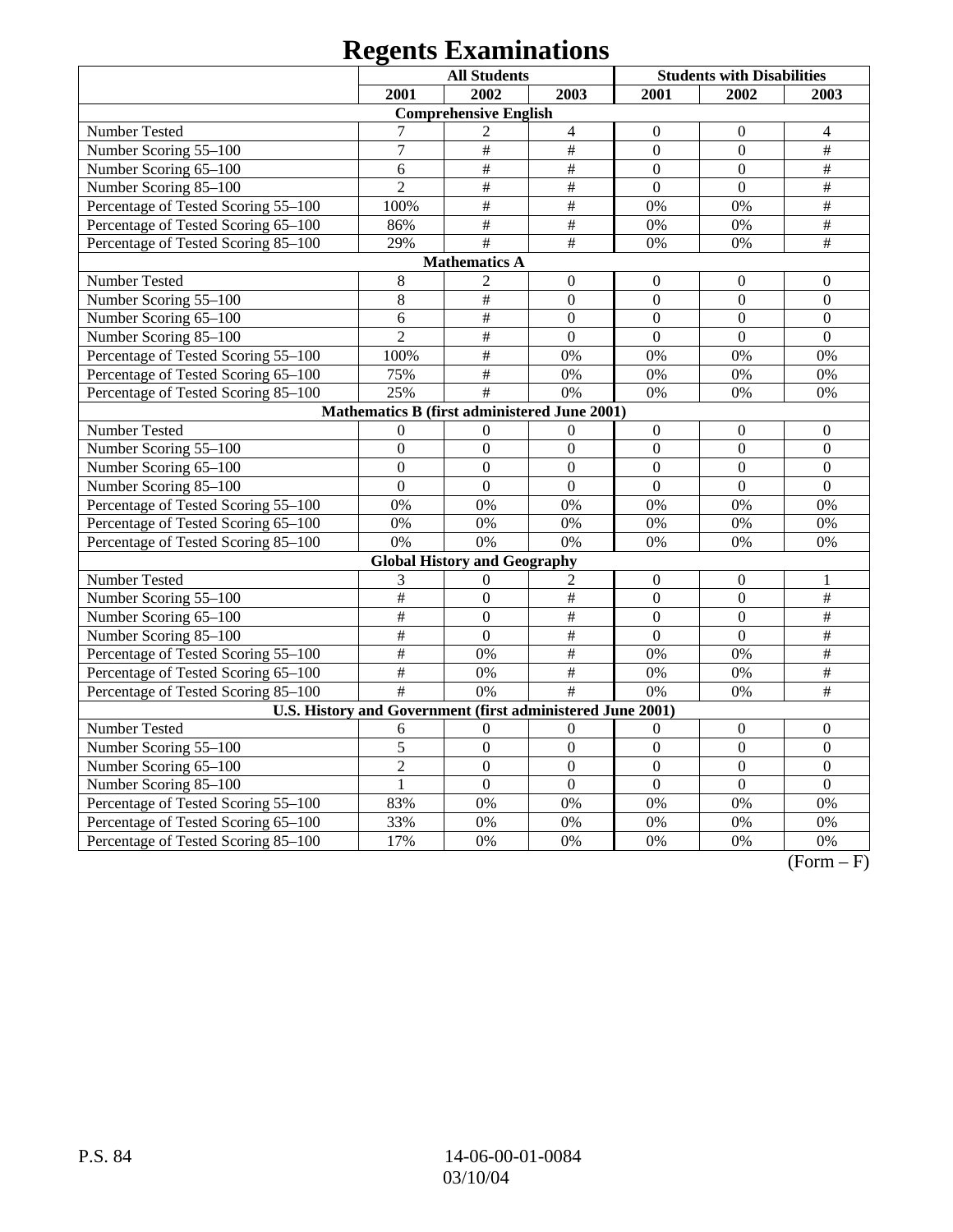# **Regents Examinations**

|                                                               |                  | $\sim$<br><b>All Students</b>                             |                |                  | <b>Students with Disabilities</b> |                  |
|---------------------------------------------------------------|------------------|-----------------------------------------------------------|----------------|------------------|-----------------------------------|------------------|
|                                                               | 2001             | 2002                                                      | 2003           | 2001             | 2002                              | 2003             |
|                                                               |                  | Living Environment (first administered June 2001)         |                |                  |                                   |                  |
| Number Tested                                                 | 16               | 5                                                         | $\overline{0}$ | 11               | $\boldsymbol{0}$                  | $\boldsymbol{0}$ |
| Number Scoring 55-100                                         | 6                | 5                                                         | $\Omega$       | 3                | $\Omega$                          | $\mathbf{0}$     |
| Number Scoring 65-100                                         | $\overline{2}$   | 5                                                         | $\overline{0}$ | 1                | $\Omega$                          | $\mathbf{0}$     |
| Number Scoring 85-100                                         | $\overline{0}$   |                                                           | $\overline{0}$ | $\overline{0}$   | $\Omega$                          | $\overline{0}$   |
| Percentage of Tested Scoring 55-100                           | 38%              | 100%                                                      | 0%             | 27%              | 0%                                | 0%               |
| Percentage of Tested Scoring 65-100                           | 12%              | 100%                                                      | 0%             | 9%               | 0%                                | 0%               |
| Percentage of Tested Scoring 85-100                           | 0%               | 20%                                                       | 0%             | 0%               | 0%                                | 0%               |
| Physical Setting/Earth Science (first administered June 2001) |                  |                                                           |                |                  |                                   |                  |
| Number Tested                                                 | $\overline{0}$   | 5                                                         | 4              | $\theta$         | $\mathbf{0}$                      | $\overline{c}$   |
| Number Scoring 55-100                                         | $\overline{0}$   | $\overline{4}$                                            | $\#$           | $\boldsymbol{0}$ | $\boldsymbol{0}$                  | $\#$             |
| Number Scoring 65-100                                         | $\boldsymbol{0}$ | $\overline{\mathcal{A}}$                                  | $\#$           | $\boldsymbol{0}$ | $\boldsymbol{0}$                  | $\#$             |
| Number Scoring 85-100                                         | $\theta$         | 1                                                         | $\#$           | $\theta$         | $\Omega$                          | $\#$             |
| Percentage of Tested Scoring 55-100                           | 0%               | 80%                                                       | $\#$           | 0%               | 0%                                | $\#$             |
| Percentage of Tested Scoring 65-100                           | 0%               | 80%                                                       | #              | 0%               | 0%                                | #                |
| Percentage of Tested Scoring 85-100                           | 0%               | 20%                                                       | $\#$           | 0%               | 0%                                | $\#$             |
|                                                               |                  | Physical Setting/Chemistry (first administered June 2002) |                |                  |                                   |                  |
| Number Tested                                                 |                  | $\boldsymbol{0}$                                          | $\theta$       |                  | $\mathbf{0}$                      | $\theta$         |
| Number Scoring 55-100                                         |                  | $\mathbf{0}$                                              | $\theta$       |                  | $\boldsymbol{0}$                  | $\boldsymbol{0}$ |
| Number Scoring 65-100                                         |                  | $\boldsymbol{0}$                                          | $\overline{0}$ |                  | $\boldsymbol{0}$                  | $\mathbf{0}$     |
| Number Scoring 85-100                                         |                  | $\overline{0}$                                            | $\overline{0}$ |                  | $\Omega$                          | $\mathbf{0}$     |
| Percentage of Tested Scoring 55-100                           |                  | 0%                                                        | 0%             |                  | 0%                                | 0%               |
| Percentage of Tested Scoring 65-100                           |                  | 0%                                                        | 0%             |                  | 0%                                | 0%               |
| Percentage of Tested Scoring 85-100                           |                  | 0%                                                        | 0%             |                  | 0%                                | 0%               |
|                                                               |                  | Physical Setting/Physics (first administered June 2002)*  |                |                  |                                   |                  |
| Number Tested                                                 |                  |                                                           |                |                  |                                   |                  |
| Number Scoring 55-100                                         |                  |                                                           |                |                  |                                   |                  |
| Number Scoring 65-100                                         |                  |                                                           |                |                  |                                   |                  |
| Number Scoring 85-100                                         |                  |                                                           |                |                  |                                   |                  |
| Percentage of Tested Scoring 55-100                           |                  |                                                           |                |                  |                                   |                  |
| Percentage of Tested Scoring 65-100                           |                  |                                                           |                |                  |                                   |                  |
| Percentage of Tested Scoring 85-100                           |                  |                                                           |                |                  |                                   |                  |

\* Physical Setting/Physics results are not included in the report card because the Department is issuing a new conversion chart for this assessment. Data currently available to the Department are based on the original conversion chart for the assessment.

 $(Form - G)$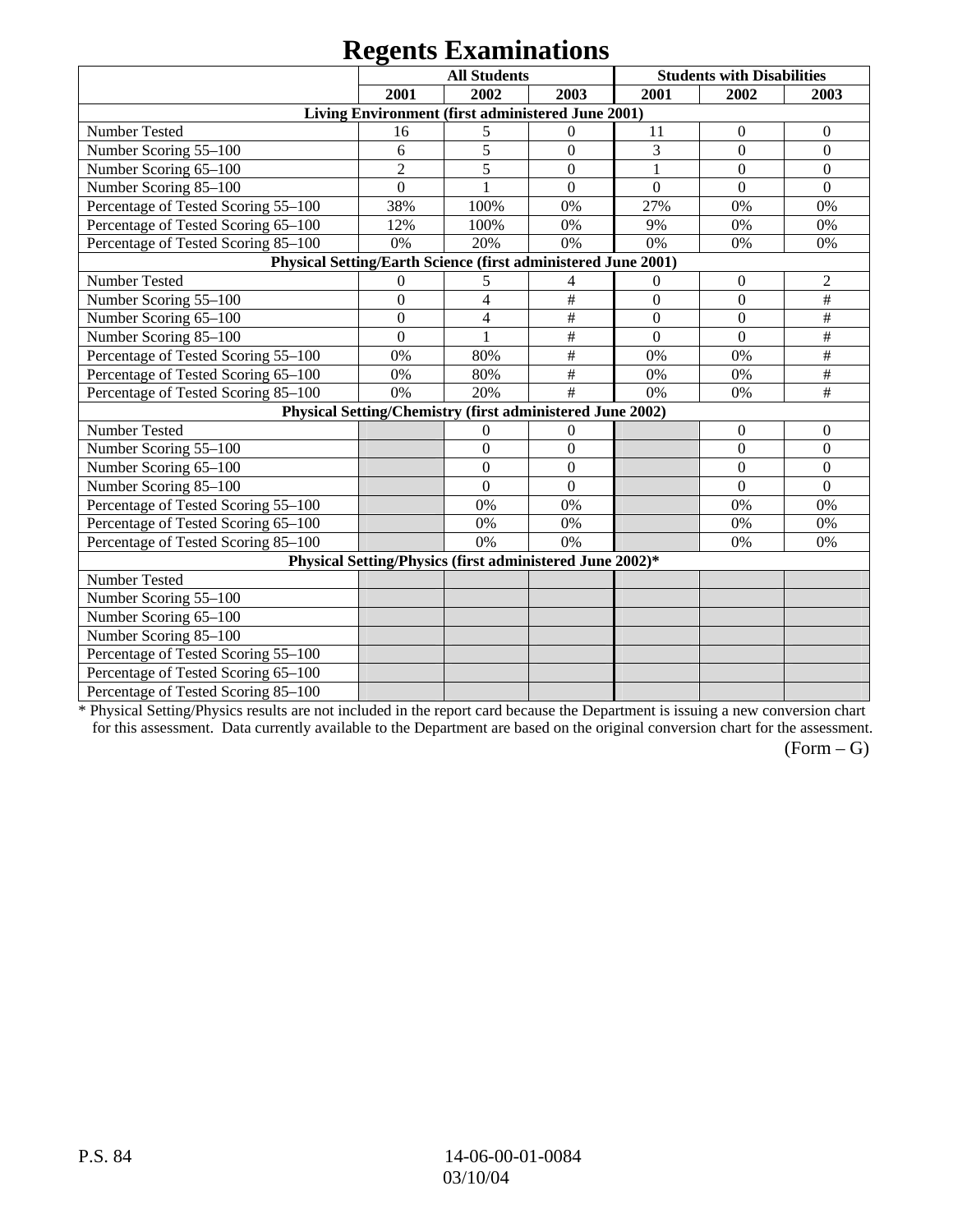# **Regents Examinations**

|                                     |                  | <b>All Students</b>          |                  | <b>Students with Disabilities</b> |                  |                  |
|-------------------------------------|------------------|------------------------------|------------------|-----------------------------------|------------------|------------------|
|                                     | 2001             | 2002                         | 2003             | 2001                              | 2002             | 2003             |
|                                     |                  | <b>Comprehensive French</b>  |                  |                                   |                  |                  |
| Number Tested                       | $\Omega$         | $\theta$                     | $\boldsymbol{0}$ | $\theta$                          | $\boldsymbol{0}$ | $\boldsymbol{0}$ |
| Number Scoring 55-100               | $\mathbf{0}$     | $\boldsymbol{0}$             | $\boldsymbol{0}$ | $\boldsymbol{0}$                  | $\boldsymbol{0}$ | $\boldsymbol{0}$ |
| Number Scoring 65-100               | $\mathbf{0}$     | $\mathbf{0}$                 | $\boldsymbol{0}$ | $\overline{0}$                    | $\mathbf{0}$     | $\boldsymbol{0}$ |
| Number Scoring 85-100               | $\mathbf{0}$     | $\overline{0}$               | $\mathbf{0}$     | $\overline{0}$                    | $\mathbf{0}$     | $\mathbf{0}$     |
| Percentage of Tested Scoring 55-100 | $0\%$            | $0\%$                        | 0%               | 0%                                | 0%               | $0\%$            |
| Percentage of Tested Scoring 65-100 | $0\%$            | 0%                           | 0%               | $0\%$                             | $0\%$            | $0\%$            |
| Percentage of Tested Scoring 85-100 | $0\%$            | $0\%$                        | 0%               | 0%                                | 0%               | 0%               |
|                                     |                  | <b>Comprehensive Italian</b> |                  |                                   |                  |                  |
| <b>Number Tested</b>                | $\mathbf{0}$     | $\boldsymbol{0}$             | $\boldsymbol{0}$ | $\boldsymbol{0}$                  | $\boldsymbol{0}$ | $\boldsymbol{0}$ |
| Number Scoring 55-100               | $\mathbf{0}$     | $\overline{0}$               | $\boldsymbol{0}$ | $\overline{0}$                    | $\mathbf{0}$     | $\mathbf{0}$     |
| Number Scoring 65-100               | $\mathbf{0}$     | $\mathbf{0}$                 | $\mathbf{0}$     | $\overline{0}$                    | $\mathbf{0}$     | $\mathbf{0}$     |
| Number Scoring 85-100               | $\mathbf{0}$     | $\mathbf{0}$                 | $\mathbf{0}$     | $\overline{0}$                    | $\mathbf{0}$     | $\mathbf{0}$     |
| Percentage of Tested Scoring 55-100 | $0\%$            | $0\%$                        | 0%               | 0%                                | 0%               | 0%               |
| Percentage of Tested Scoring 65-100 | $0\%$            | $0\%$                        | 0%               | $0\%$                             | $0\%$            | $0\%$            |
| Percentage of Tested Scoring 85-100 | 0%               | 0%                           | 0%               | 0%                                | 0%               | 0%               |
|                                     |                  | <b>Comprehensive German</b>  |                  |                                   |                  |                  |
| Number Tested                       | $\mathbf{0}$     | $\theta$                     | $\boldsymbol{0}$ | $\boldsymbol{0}$                  | $\boldsymbol{0}$ | $\boldsymbol{0}$ |
| Number Scoring 55-100               | $\mathbf{0}$     | $\boldsymbol{0}$             | $\boldsymbol{0}$ | $\mathbf{0}$                      | $\mathbf{0}$     | $\mathbf{0}$     |
| Number Scoring 65-100               | $\mathbf{0}$     | $\overline{0}$               | $\mathbf{0}$     | $\mathbf{0}$                      | $\mathbf{0}$     | $\mathbf{0}$     |
| Number Scoring 85-100               | $\mathbf{0}$     | $\overline{0}$               | $\mathbf{0}$     | $\mathbf{0}$                      | $\mathbf{0}$     | $\mathbf{0}$     |
| Percentage of Tested Scoring 55-100 | $0\%$            | $0\%$                        | 0%               | 0%                                | 0%               | 0%               |
| Percentage of Tested Scoring 65-100 | $0\%$            | $0\%$                        | 0%               | $0\%$                             | $0\%$            | $0\%$            |
| Percentage of Tested Scoring 85-100 | 0%               | $0\%$                        | 0%               | 0%                                | 0%               | 0%               |
|                                     |                  | <b>Comprehensive Hebrew</b>  |                  |                                   |                  |                  |
| Number Tested                       | $\mathbf{0}$     | $\theta$                     | $\boldsymbol{0}$ | $\boldsymbol{0}$                  | $\boldsymbol{0}$ | $\boldsymbol{0}$ |
| Number Scoring 55-100               | $\mathbf{0}$     | $\mathbf{0}$                 | $\boldsymbol{0}$ | $\boldsymbol{0}$                  | $\mathbf{0}$     | $\mathbf{0}$     |
| Number Scoring 65-100               | $\mathbf{0}$     | $\mathbf{0}$                 | $\boldsymbol{0}$ | $\mathbf{0}$                      | $\mathbf{0}$     | $\boldsymbol{0}$ |
| Number Scoring 85-100               | $\mathbf{0}$     | $\mathbf{0}$                 | $\boldsymbol{0}$ | $\overline{0}$                    | $\mathbf{0}$     | $\mathbf{0}$     |
| Percentage of Tested Scoring 55-100 | $0\%$            | $0\%$                        | 0%               | 0%                                | $0\%$            | $0\%$            |
| Percentage of Tested Scoring 65-100 | $0\%$            | $0\%$                        | $0\%$            | $0\%$                             | $0\%$            | $0\%$            |
| Percentage of Tested Scoring 85-100 | 0%               | 0%                           | 0%               | 0%                                | 0%               | 0%               |
|                                     |                  | <b>Comprehensive Spanish</b> |                  |                                   |                  |                  |
| Number Tested                       | 9                | 0                            | $\boldsymbol{0}$ | 6                                 | $\boldsymbol{0}$ | $\boldsymbol{0}$ |
| Number Scoring 55-100               | 3                | $\boldsymbol{0}$             | $\boldsymbol{0}$ | $\overline{c}$                    | $\boldsymbol{0}$ | $\boldsymbol{0}$ |
| Number Scoring $65-100$             | $\overline{c}$   | $\overline{0}$               | $\overline{0}$   | $\mathbf{1}$                      | $\boldsymbol{0}$ | $\boldsymbol{0}$ |
| Number Scoring 85-100               | $\mathbf{0}$     | $\overline{0}$               | $\boldsymbol{0}$ | $\mathbf{0}$                      | $\boldsymbol{0}$ | $\mathbf{0}$     |
| Percentage of Tested Scoring 55-100 | 33%              | 0%                           | 0%               | 33%                               | $0\%$            | $0\%$            |
| Percentage of Tested Scoring 65-100 | 22%              | 0%                           | 0%               | 17%                               | $0\%$            | $0\%$            |
| Percentage of Tested Scoring 85-100 | 0%               | 0%                           | 0%               | $0\%$                             | $0\%$            | $0\%$            |
|                                     |                  | <b>Comprehensive Latin</b>   |                  |                                   |                  |                  |
| Number Tested                       | $\mathbf{0}$     | 0                            | $\boldsymbol{0}$ | $\mathbf{0}$                      | $\mathbf{0}$     | $\mathbf{0}$     |
| Number Scoring 55-100               | $\boldsymbol{0}$ | $\boldsymbol{0}$             | $\boldsymbol{0}$ | $\boldsymbol{0}$                  | $\boldsymbol{0}$ | $\boldsymbol{0}$ |
| Number Scoring 65-100               | $\boldsymbol{0}$ | $\boldsymbol{0}$             | $\boldsymbol{0}$ | $\boldsymbol{0}$                  | $\boldsymbol{0}$ | $\boldsymbol{0}$ |
| Number Scoring 85-100               | $\mathbf{0}$     | $\boldsymbol{0}$             | $\boldsymbol{0}$ | $\boldsymbol{0}$                  | $\boldsymbol{0}$ | $\boldsymbol{0}$ |
| Percentage of Tested Scoring 55-100 | 0%               | 0%                           | 0%               | $0\%$                             | $0\%$            | $0\%$            |
| Percentage of Tested Scoring 65-100 | 0%               | 0%                           | 0%               | $0\%$                             | $0\%$            | $0\%$            |
| Percentage of Tested Scoring 85-100 | $0\%$            | $0\%$                        | $0\%$            | $0\%$                             | $0\%$            | $0\%$            |

 $\overline{(Form - H)}$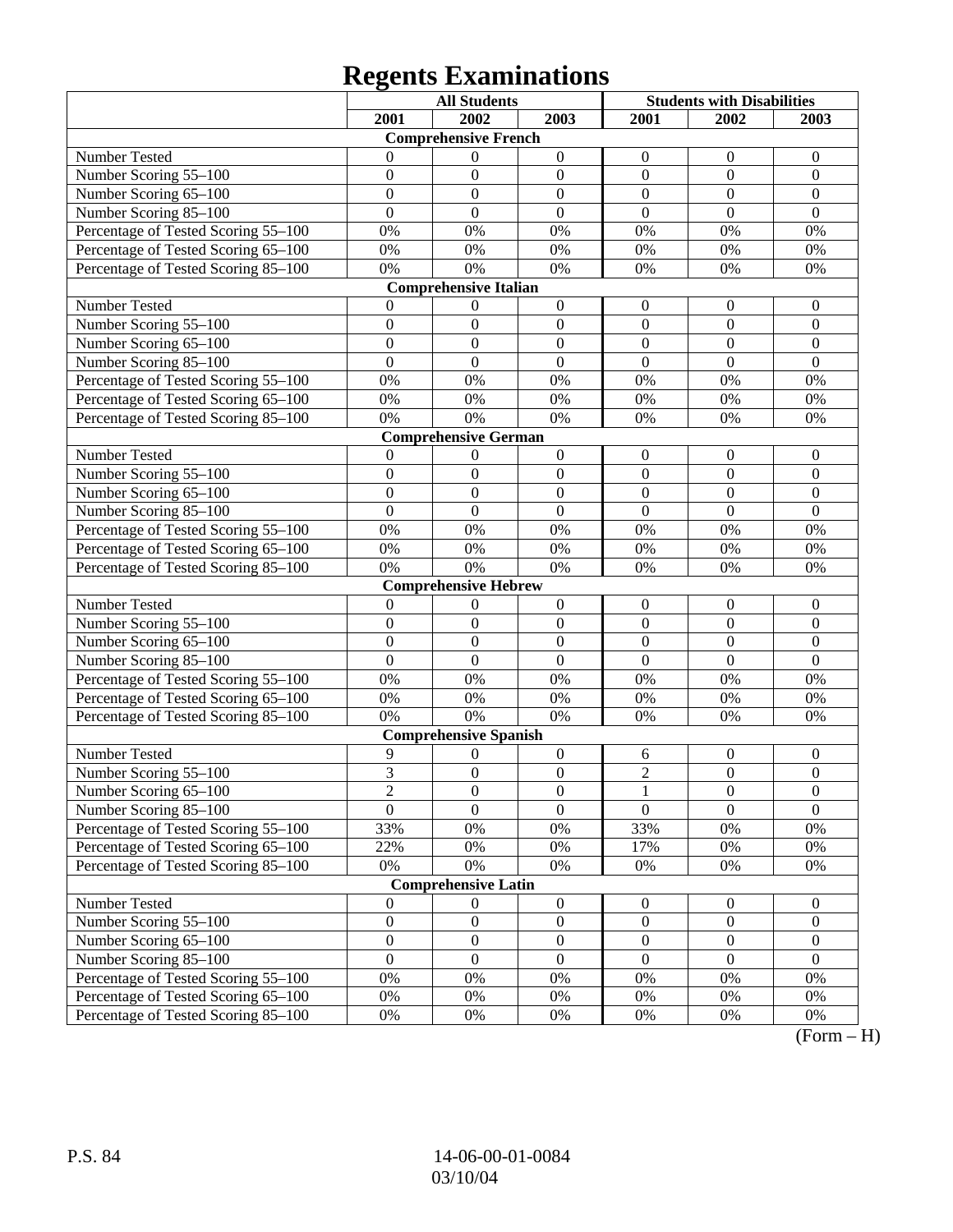# **Introduction to Occupations Examination**

|                                   | 2000–2001         |           |            | 2001-2002 | 2002-2003         |           |  |
|-----------------------------------|-------------------|-----------|------------|-----------|-------------------|-----------|--|
|                                   | <b>No. Tested</b> | % Passing | No. Tested | % Passing | <b>No. Tested</b> | % Passing |  |
| <b>General-Education Students</b> |                   |           |            | $0\%$     |                   | 0%        |  |
| <b>Students with Disabilities</b> |                   | 82%       |            | 0%        |                   | 0%        |  |

On school reports, 2000–2001 and 2001–2002 data are for all students with disabilities enrolled in the school. District reports contain data for all students with disabilities enrolled in the district for the 2000–2001, 2001–2002, and 2002–2003 school years.

# **Elementary-Level Social Studies**

|                 |                                   | <b>Number</b><br><b>Tested</b> | $%$ at<br>Level 1 | $%$ at<br>Level 2 | $%$ at<br>Level 3 | $%$ at<br>Level 4 |
|-----------------|-----------------------------------|--------------------------------|-------------------|-------------------|-------------------|-------------------|
|                 | <b>General-Education Students</b> |                                | 0%                | 0%                | 0%                | 0%                |
| <b>Nov 2002</b> | <b>Students with Disabilities</b> | ⇁                              | 86%               | 14%               | 0%                | 0%                |
|                 | All Students                      | −                              | 86%               | 14%               | 0%                | $0\%$             |

# **Middle-Level Social Studies**

|                  |                                   | <b>Number</b><br><b>Tested</b> | $%$ at<br>Level 1 | $%$ at<br>Level 2 | $%$ at<br><b>Level 3</b> | $%$ at<br>Level 4 |
|------------------|-----------------------------------|--------------------------------|-------------------|-------------------|--------------------------|-------------------|
|                  | <b>General-Education Students</b> |                                | #                 |                   | #                        |                   |
| <b>June 2003</b> | <b>Students with Disabilities</b> |                                | #                 |                   | #                        |                   |
|                  | All Students                      |                                | 33%               | 60%               | 7%                       | 0%                |

 $(Form - J)$